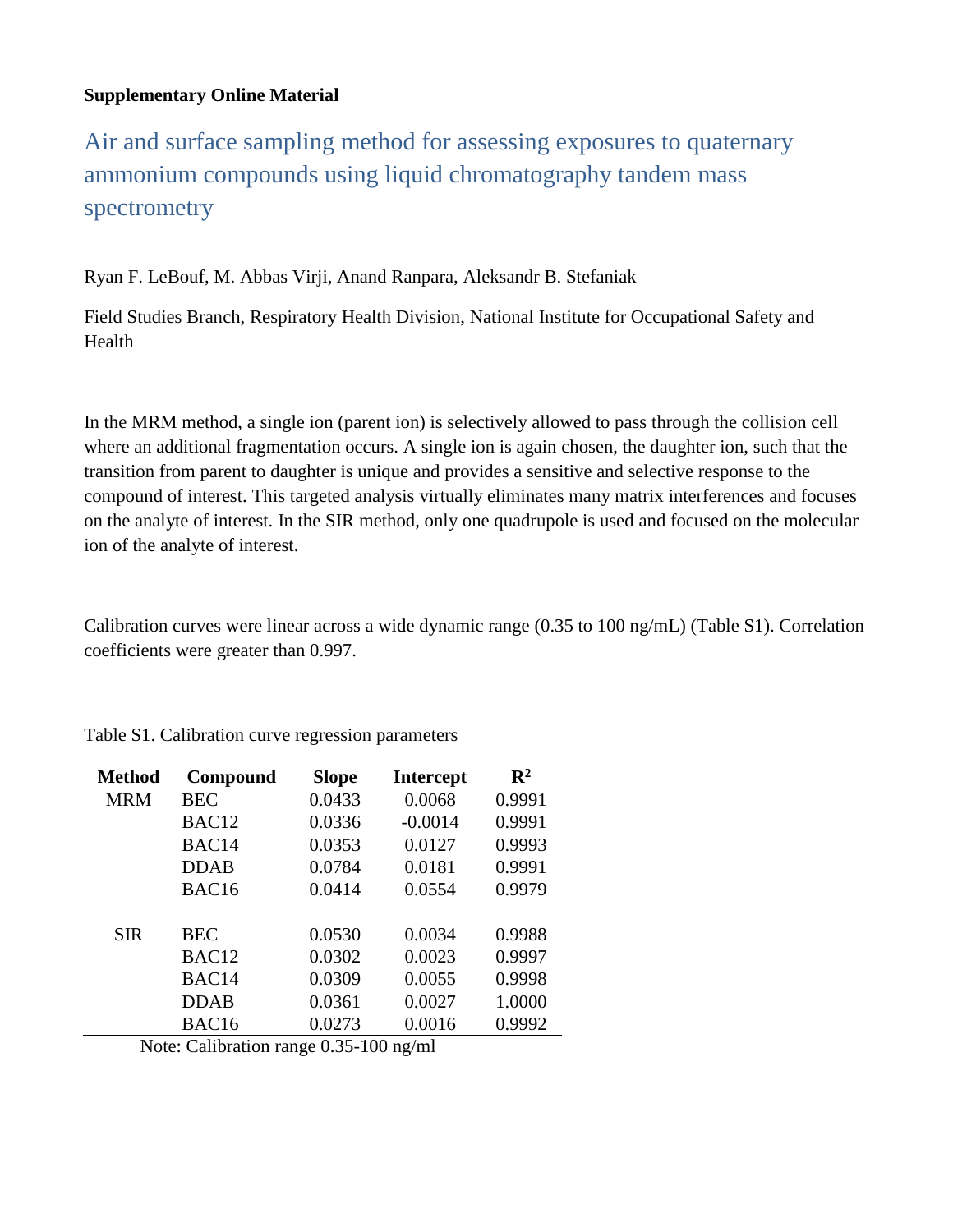Calculated method detection limits (MDLs) for sampling media ranged from 0.3 to 2 ng/mL for the different quats compounds using MRM and 0.1 to 2.0 ng/mL using SIR (Table S2). GFF generally had the lowest MDLs of all media types except for BEC on GFF. MDLs were calculated as 3×RMSE/slope for all media and quats compounds except for DDAB on PTFE and PW using MRM, which were set to the lowest measured concentration used in the assessment.

|               |                   | <b>GFF MDL</b> | PTFE MDL | <b>PW MDL</b> |
|---------------|-------------------|----------------|----------|---------------|
| <b>Method</b> | Compound          | (ng/mL)        | (ng/mL)  | (ng/mL)       |
| <b>MRM</b>    | BAC <sub>12</sub> | 0.3            | 0.7      | 0.5           |
|               | BAC <sub>14</sub> | 0.5            | 0.8      | 1.0           |
|               | BAC <sub>16</sub> | 0.5            | 0.6      | 2.0           |
|               | <b>BEC</b>        | 0.5            | 0.4      | 0.4           |
|               | <b>DDAB</b>       | 0.6            | 1.0      | 0.5           |
| <b>SIR</b>    | BAC <sub>12</sub> | 0.2            | 0.5      | 0.5           |
|               | BAC <sub>14</sub> | 0.4            | 0.4      | 2.0           |
|               | BAC16             | 0.2            | 0.5      | 0.9           |
|               | <b>BEC</b>        | 0.1            | 0.4      | 0.5           |
|               | <b>DDAB</b>       | 0.2            | 0.6      | 0.2           |

Table S2: Method Detection Limits for Quats on Sampling Media using MRM and SIR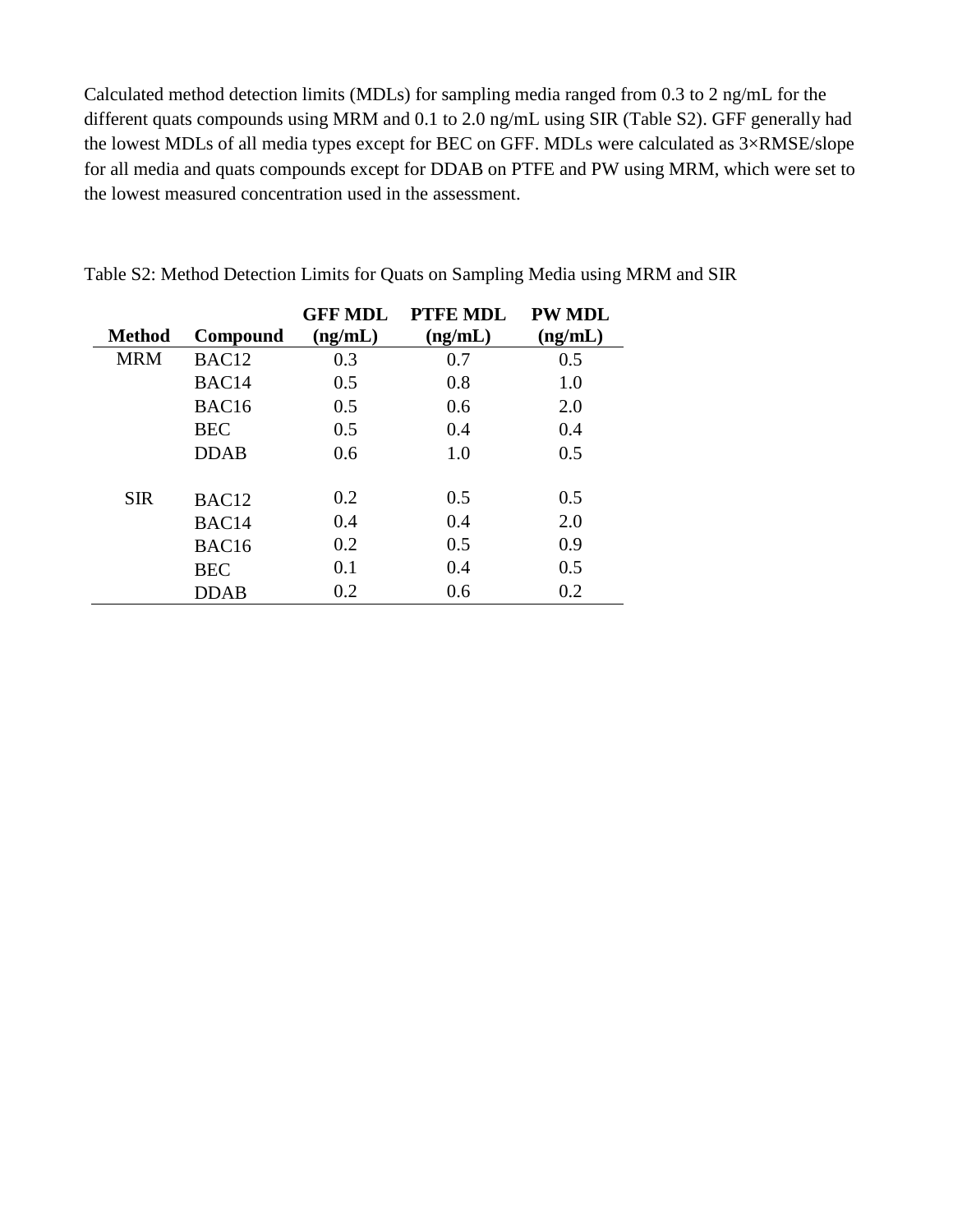PW moistened with 2-propanol was the best at recovering quats from a surface. Recoveries of all three BAC analytes were greater than 90% when sampling from an ideal, glass surface after a single wipe (Table S3).

| Analytes      | Glass      |       | Epoxy Resin |       | Metal        |       |
|---------------|------------|-------|-------------|-------|--------------|-------|
|               | % Recovery | % RSD | % Recovery  | % RSD | % Recovery   | % RSD |
| <b>BAC 12</b> | 96         |       | 94          |       | 94           |       |
| <b>BAC 14</b> | 95         |       | 83          |       | 89           |       |
| <b>BAC 16</b> | 92         |       |             |       | 89           |       |
| <b>BEC</b>    |            |       | 45          |       | $72^{\circ}$ |       |
| <b>DDAB</b>   | 78         |       |             |       |              |       |

Table S3. Recoveries of Quats from Surfaces